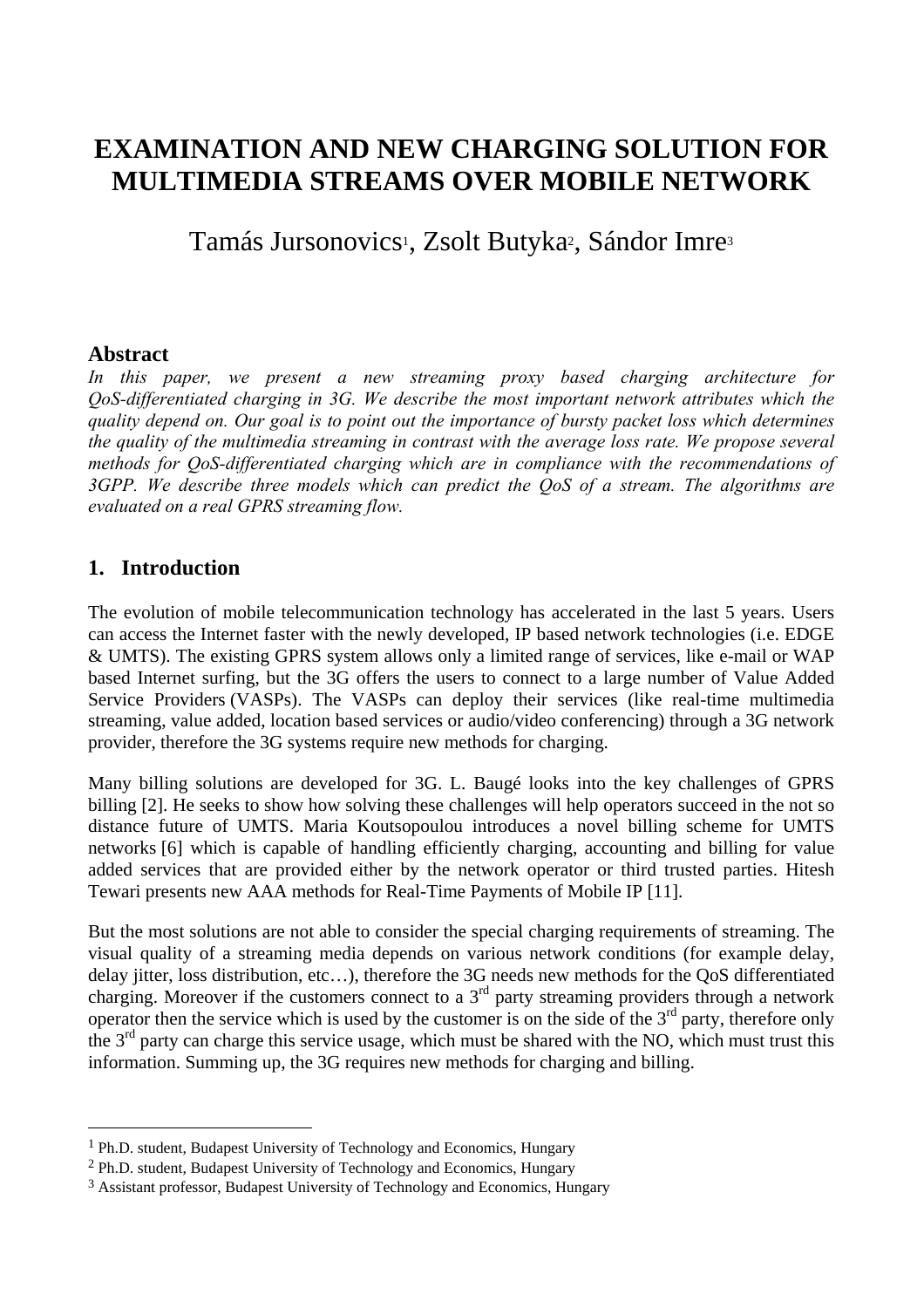This paper is organized as follows: Section 2 introduces the streaming protocols. Section 3 describes the streaming attributes mobile operator point of view. Section 4.1 reviews the charging requirements in 3G networks. Sections 4.2 and 4.3 present a new architecture. Section 4.4 explains mechanisms for QoS differentiated charging, Section 4.5 and 4.6 describe and evaluate some models, which can predict the QoS of a streaming flow. Finally Section 5 concludes the paper.

## **2. Streaming protocols**

Streaming is a network technology to real time broadcast live or on demand multimedia contents (like audio and/or video) from one centralized streaming server to many clients on a wide network. This content delivery is a one way communication from the server to the clients (on the other hand, the video conferencing is a bidirectional communication among the users). This delivery is a unicast or multicast transport based on IP protocol. Certainly, the streaming uses bidirectional communication for the management between the clients and the server. By means of streaming, users can listen to the radio, watch TV or movie trailer on their mobile.

At present there are many streaming solutions such as: RealNetworks Helix, Windows Media Streaming, Quick Time Streaming and NextReaming. Those use different protocols and formats which impeded the proliferation of the technology because there wasn't an universal widely accepted streaming method. The 3GPP realized this problem and it try to guide the way for the manufacturers with the aim of creating a wide and well uniform streaming technology for 3G. So in this paper we follow the way of 3GPP therefore our measurements and examinations are based on a 3GPP compliant technology.

Streaming has three, separate planes based on the same Network layer (Fig. 1) (in most cases, on IP): management, transport and quality control plane.

The Management plane allows the users to control the streaming, such as: connection opening and closing, getting information about the media, preparing the server for the broadcast and starting/pausing/stopping the delivery.

The transport plane makes the real time data delivery; it reserves the greatest part of available bandwidth. It must adjust oneself to the variable network parameters, so it cooperates with the quality control plane to avoid jitter and traffic congestion.



**Fig. 1. Streaming protocols** 

The quality control plane measures the transport actual quality, and generates QoS reports for the both side.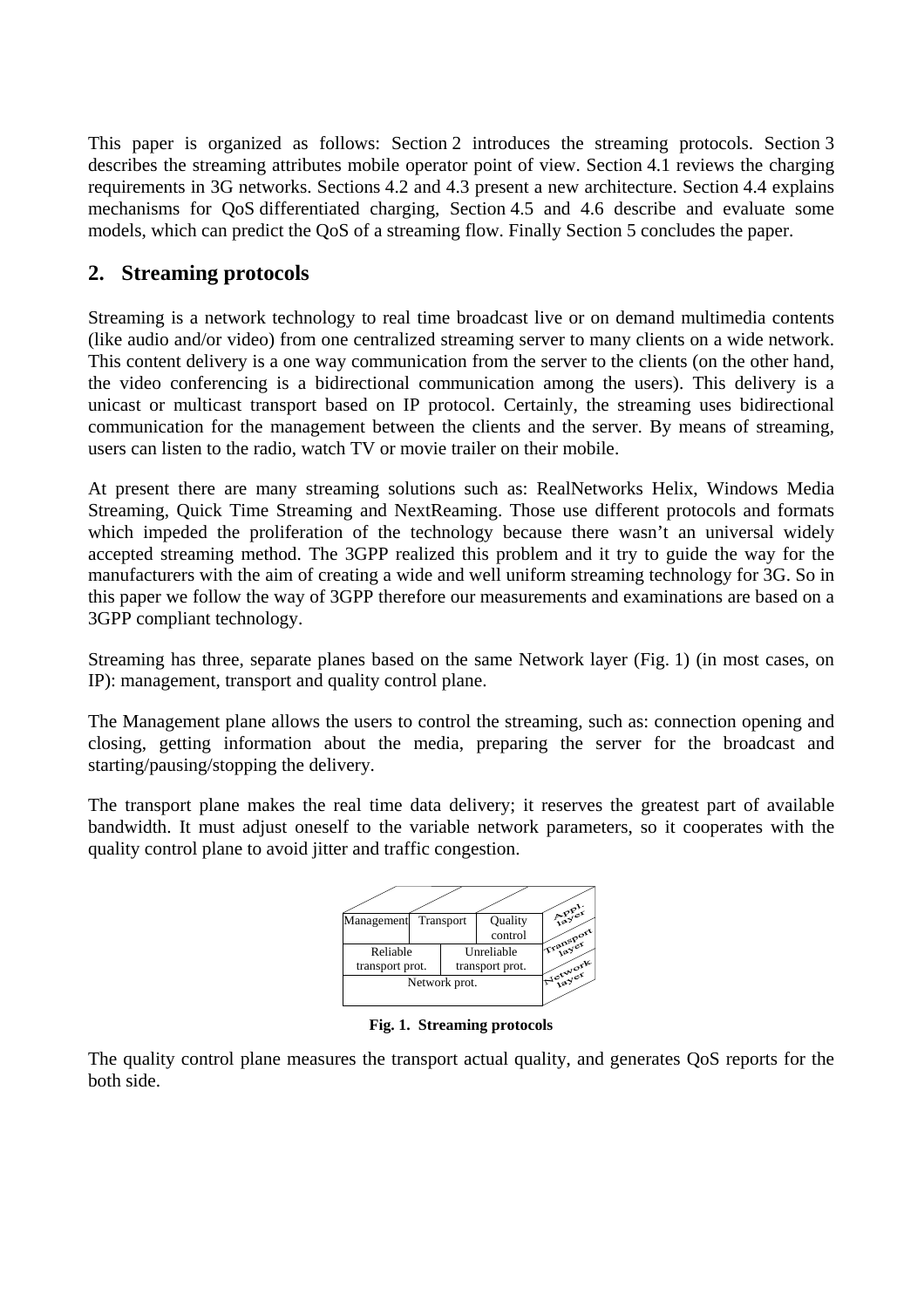## **3. Streaming attributes**

In this paper we are going to describe new quality based charging methods but first we describe some important IP networks attributes which determine and indirectly describe the quality of the streaming. Video streaming over the Internet [7] is difficult because the Internet only offers best effort service. That is, it provides no guarantees on bandwidth, delay jitter, or loss rate [1]. Specifically, these characteristics are unknown and dynamic.

## **3.1. Bandwidth**

The available bandwidth between two points in the Internet is generally unknown and time varying. If the sender transmits faster than the available bandwidth then congestion occurs packets are lost at the IP routers and that takes place quality deterioration in video quality. If the sender transmits slower than the available bandwidth then the receiver produces sub optimal video quality. The streaming can use two methods to avoid from this effect. If the variation of the actual bandwidth is small, then the client can lower estimate the bandwidth and it can send the stream on constant bit rate (CBR). Otherwise if the above mentioned effect is high then the client must estimate the average bandwidth and it must send the stream with variable bit rate (VBR), which can adjust oneself to the actual bandwidth.

## **3.2. Delay (and jitter)**

The end-to-end delay that a packet experiences may fluctuate from packet to packet. This variation in end to end delay is referred to as the delay jitter. Delay jitter is a problem because the receiver must receive/decode/display frames at the original sequence, and any late frames resulting from the delay jitter can produce problems in the reconstructed video, e.g. jerks in the video. This problem is typically addressed by including a play out buffer at the client. While the play out buffer can compensate for the delay jitter, it also introduces additional delay.

## **3.3. Packet losses**

The third fundamental problem is losses. A number of different types of losses may occur, depending on the particular network under consideration. For example, wired packet networks such as the Internet are afflicted by packet loss, where an entire packet is erased (lost). On the other hand, wireless channels are typically afflicted by bit errors or burst errors. Losses can have a very destructive effect on the reconstructed video quality. To combat the effect of losses, a video streaming system is designed with error control. Approaches for error control can be roughly grouped into four classes: forward error correction (FEC), retransmissions, error concealment, and error-resilient video coding.

## **4. Charging of streaming**

In today's mobile networks do not exist universal, scalable, well uniform methods for charging of streaming. Most operators build their own charging procedures on the existing network usage measurement, so the streaming bills can not be separated from other IP services bills. In this case, the streaming "plays only a data volume generator's role" and the operators can not make an extra profit out of these services.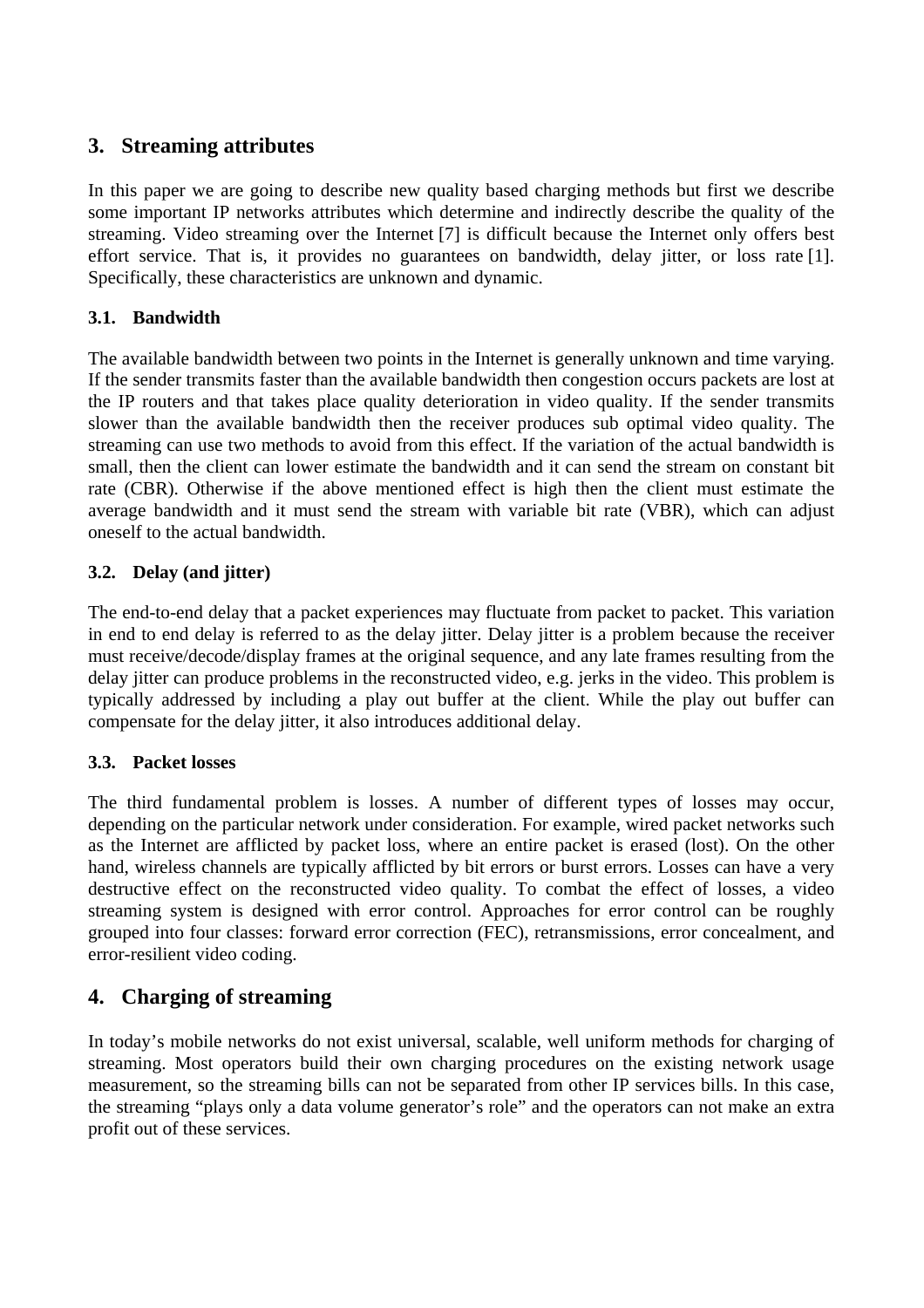The GSM IP payment system (like NDS) is developed for WAP services, so it can handle the multimedia download, but the mobile equipment memory capacity limits the maximal size of the downloadable content. This solution is unsuitable for real time delivery, and applies only event based charging methods.

Streaming manufacturers carried out their own charging solutions (like Real SDS, see at [5]), but these are very platform dependent, and – in most cases – not centralized.

Solving the above problems, in this chapter, we present a proposal for CAB model in today's mobile networks, with the aim of creating a platform independent, centralized, well scalable architecture. So, in the following subsections, we offer a brief survey of charging requirements of streaming in 3G, and we describe our charging architecture and mechanisms.

#### **4.1. Charging requirements**

3GPP recommends three methods for charging of streaming in its technical specification [10]:

- charging by duration of session
- one-off set-up charge
- charging by volume of data, optionally OoS-differentiated

The great advantage of the duration based charging is that, it can be easy implemented, but it can not adjust itself to the temporary network parameters, like available bandwidth or packet loss. Two users with different access speeds pay for the same multimedia stream equally, but they have different visual experiences. Whereas, the volume based charging can adapt itself to the diverse network bandwidth, the users pay for, what they get. This is enough for HTTP or FTP services, which do not need delay sensitive protocols, but the streaming or real-time transfer requires permanent delay and reliable transport. If these conditions are not fulfilled, the quality of streaming decreases, so QoS-differentiation must be used to charge these services.

The 3GPP describes in its report [see above] additional requirements, which we accentuate out of three:

- for network operators and  $3<sup>rd</sup>$  parties to charge each other for the use of their resources
- to charge for different level of QoS applied for and/or allocated during a session for each type of medium or service used
- to charge using pre-pay, post-pay charging techniques.

#### **4.2. The architecture**

Over a classic 3G data session, the customer's communication begins with a PDP context establishment through the RNS, SGSN and GGSN [4]. The GSNs are able to separate the user's flows from one another with their PDP context, but they can not look inside the IP payload (clearly speaking, they do not decode the encapsulated protocol (UDP, TCP, RTP, etc…). So, the GSNs are unsuitable for a charging method, which is based on properties of these protocols. Therefore we introduce a new network element, which makes the existing network structure complete (Fig. 2).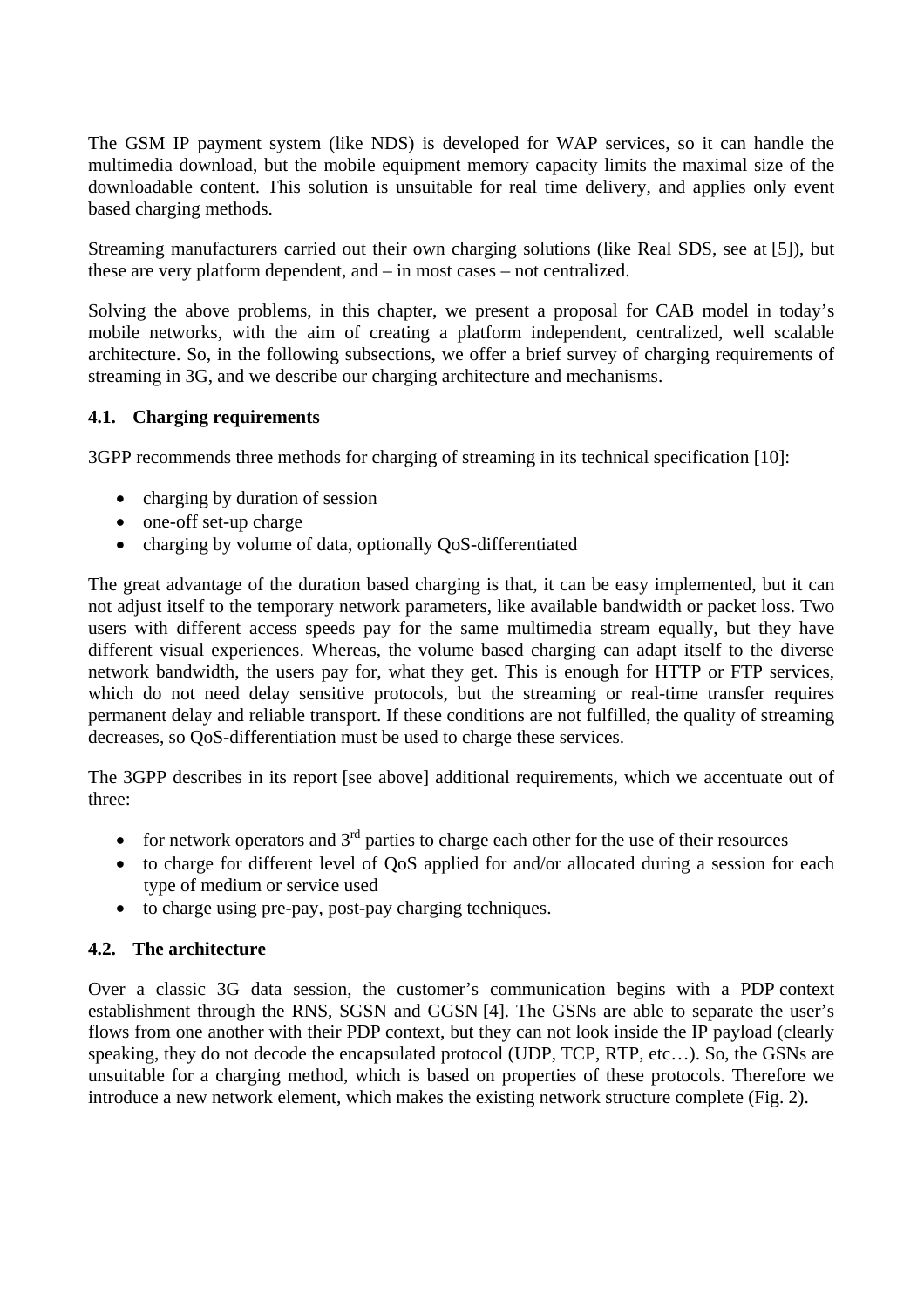

**Fig. 2. Proxy based charging architecture** 

The customers can not connect directly to the VASPs after the PDP context activation, because we put a streaming proxy and a firewall near the GGSN, on its Internet side. The proxy monopolizes the management of streaming and it enables the users to connect through itself only to streaming providers (VASPs). Other services are accessible through the firewall, so its key function is only the access restriction (the proxy can be bypassed without it).

Offline charging information (for example: usage of radio interface, usage duration, destination and source) are collected in the Packet Switched domain network for each MS by the GSNs, and they are transferred in a CDR to the BS via the CGF. The generation of CDR depends on the charging characteristic profile, the GSNs are able to define separate trigger conditions, like data volume limit, time or maximum number of charging conditions [4]. In this architecture the proxy can measure the streaming flow due to its central position, so it has an own CDR generation function for the offline charging.

The pre-paid account is limited. If the amount of money runs out while a customer uses a service, the access must be denied for the customer. The offline charging mechanism can not provide this condition therefore the proxy uses account reservation for online charging. Firstly it reserves a piece of the customer's account. If the customers use up this amount of money for a value added service, then the proxy tries to reserve an other piece of the account. If the allocation of money is unavailable, the proxy restricts the access of service.

#### **4.3. Related mechanisms**

The radio interface between the RNC and MS is a really unreliable medium. It is possible to loss some data during a call session, so to protect from inaccurate charging, the 3G-SGSN will always instruct the RNC at RAB set-up to count the unsent downlink data toward the MS. At RAB release the RNC report [4] the unsent data to the SGSN, which send this value to the BS in the "RNC Unsent Downlink Volume" filed of a CDR.

In case of a streaming flow, a single frame loss (mostly, one frame represents one network packet) is probably imperceptible for the user, because the streaming server uses MPEG-4 (or similar) standard to encode the media stream. Since the available bandwidth in a mobile network is very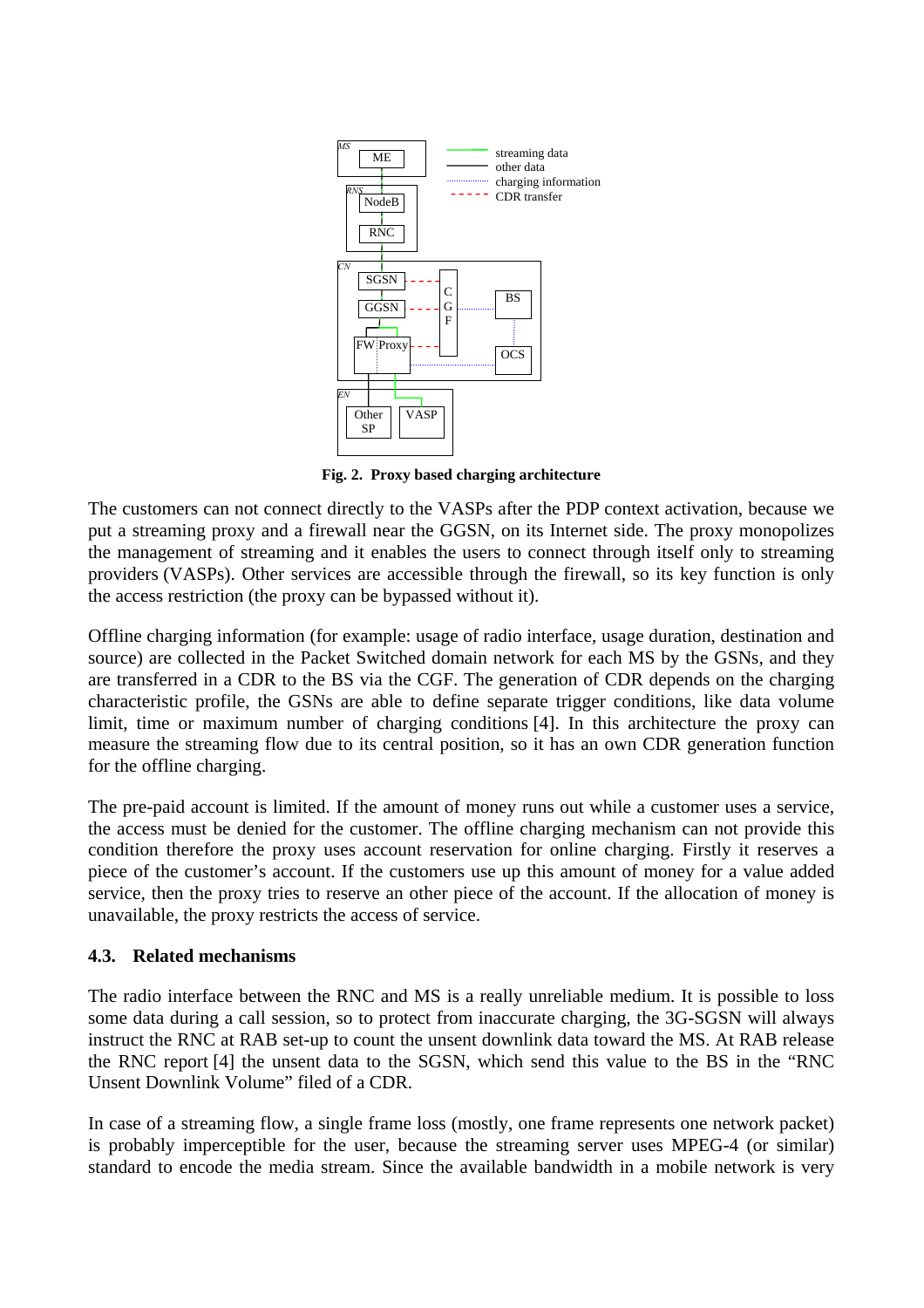limited and these algorithms archive high compression rate. Typically, the encoded frames have three different types (Fig. 3): "I-frames" are intra-coded images, coded independently of other frames. These are reference frames. "P-frames" are coded predictively from the closest previous reference frame, and "B-frames" are coded bi-directionally from the preceding and succeeding reference frames.



**Fig. 3. Frame dependencies** 

The decoding of a multimedia stream depends on the successful receipt of the reference frames (I-frames). If a packet loss with an I-frame, then the decoding of dependent frames fails. This causes skewing and degrades heavy the quality. On the other hand, if a packet loss with a non I-frame, it causes a small, mostly imperceptible pixelisation on a small part of the display. If the loss distribution is bursty, then the longer the loss burst, the higher the probability of loss an I-frame. Moreover, the streaming technology can use a FEC algorithm, which can prevent only from the non-bursty packet loss. *So, one can realize that the loss distribution – and not the average loss rate – determines the quality of a multimedia stream.*

Today's charging mechanisms do not handle this problem, they measure only the summarized volume of unsent data (see above), and they do not use QoS-differentiation. So, it is possible during two streaming calls that 10 single packet losses do not cause and 10 neighboring errors cause quality deterioration, however the two payments (the two numbers of successfully received packets) are equal.

We recognized this problem, and developed new mechanisms which are presented in Subsection 4.4 and 4.5. These methods can determine the momentary loss distribution (e.g. the numbers of various length loss bursts), which is in proportion to the QoS of the stream. These values should be sent from time to time to the billing system in CDRs, which would be able to quantify the cash equivalent of the actual loss distribution. We give some advice in this decision in Subsection 4.7.

#### **4.4. Measuring the loss distribution**

• *Measuring bursty packets at the RNC*: if the RNC measured not only the cumulative number of unsent data but also the occurrence of error runlengths, than it would send this extra information in a CDR to the billing system, which would determine the actual QoS class.

This is an exact method, but it measures only the QoS of the radio bearer. It can not consider the other side of the network, so it is usable, when the transmission between the RNC and VASP is "very reliable", namely the connection supports QoS (ATM, leased lines, etc…). In this case, the VASP must have a direct connection with the NO, so the  $3<sup>rd</sup>$  party can not be charged with QoS-differentiation on the Internet.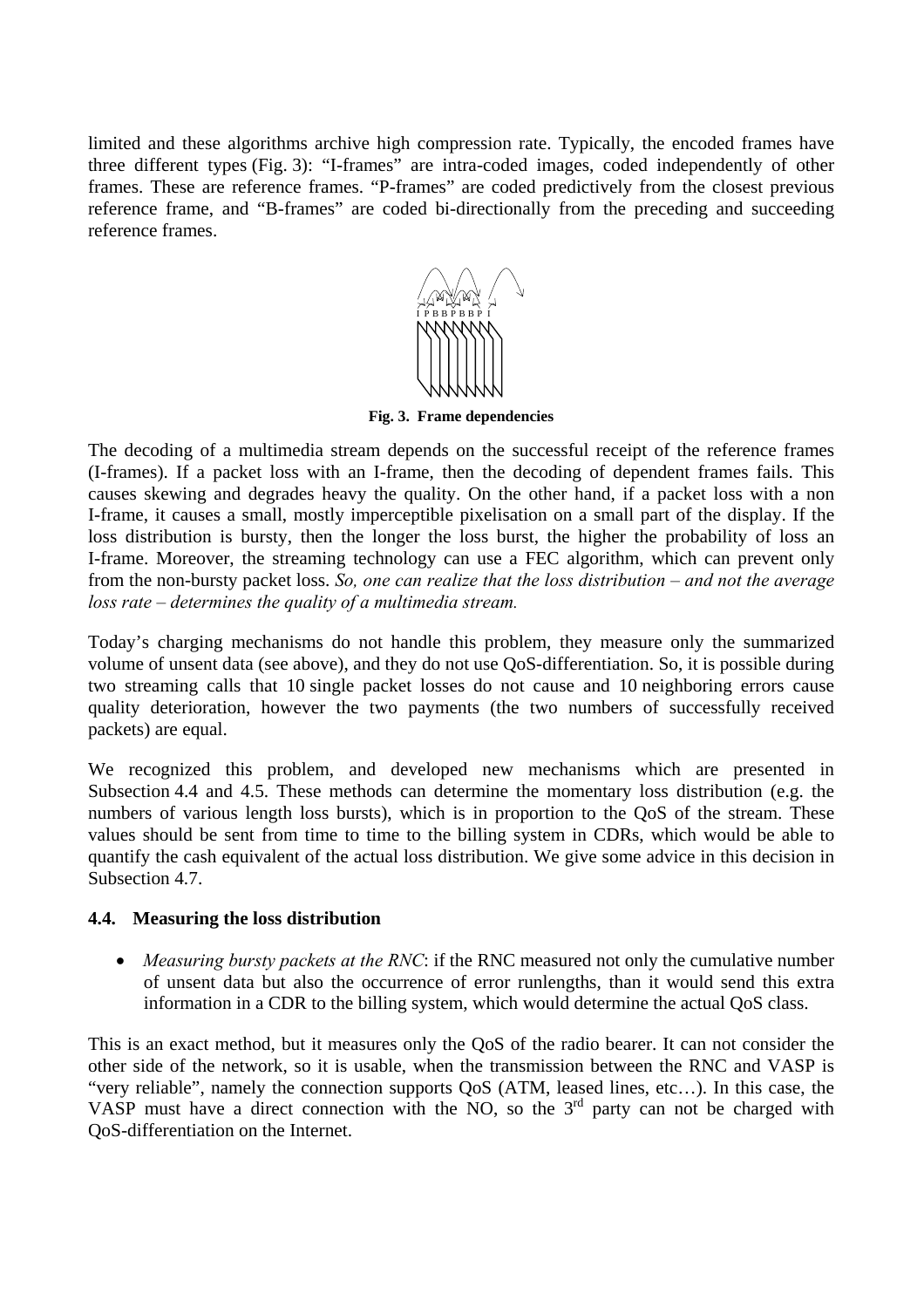• *Measuring bursty packets at the proxy*: most streaming protocols (like RTP/RTCP) have a built in QoS measurement procedure [9]: the receiver can report back periodically the actual QoS of the stream, for example: the cumulative number of the lost packets, the interval jitter, etc… The exact number of loss runlengths could not be calculated from these values, because the client does not send an acknowledgement after each packet, therefore these are time averages values. The RTP/RTCP standard enables to define new, profile dependent report elements, so if the receiver measured and stored the loss runlengths, it would be sent to the sender in a new report. Of course the proxy should understand this new type of reports, which should be converted to a CDR for the billing system.

This method is available to measure the loss bursts, when the mobile operator trusts the software of clients. But it is possible, if a hacker modified the media player, and if he (or she) sent back higher error number, than the real value, then he (she) would decrease the payment. To prevent from cheating, the NO has to use client authentication, but only those users can be served, whose media player supports this authentication method. This limits the number of marketable mobile equipments.

#### **4.5. Estimating the loss distribution**

Usually the QoS is specified in few classes, so mostly the exact number of lost packets is not needed to be known at charging, it is enough, when a few parameters of the streaming is given, which the loss distribution can be deduced or predicted from. So, we suggest that the continuous measuring of the packet loss is pointless, it enough to take samples of the packet transfer for time to time, and the loss runlengths should be estimated between two sampling periods from these samples. Clearly speaking, the client (or the proxy) should take 1000 samples from the stream; it should calculate some parameters from these, which the loss distribution can be calculated from for the next 10000 packets. To determine these parameters, we present three models for packet loss metric.

H. Sanneck and G. Carle use two Markov models in their paper [8] to predict temporal loss dependency. Firstly, we describe the two-state Markov model (known as Gilbert model) (see Fig. 4).



**Fig. 4. Gilbert model** 

The Gilbert model has only two states with the following probabilities:  $\pi_0$  represents the event that a packet is received successfully while  $\pi_l$  refers to the opposite. *p* denotes the probability the packet is lost, provided that the next is not lost, *q* is the opposite. 1*-q* is called *conditional loss probability* (clp). If *p+q=*1 the Gilbert model reduced to the Bernoulli model.

The state probabilities can be calculated in the following way:

$$
\pi_0 = \frac{q}{p+q}, \quad \pi_1 = \frac{p}{p+q} \tag{1}
$$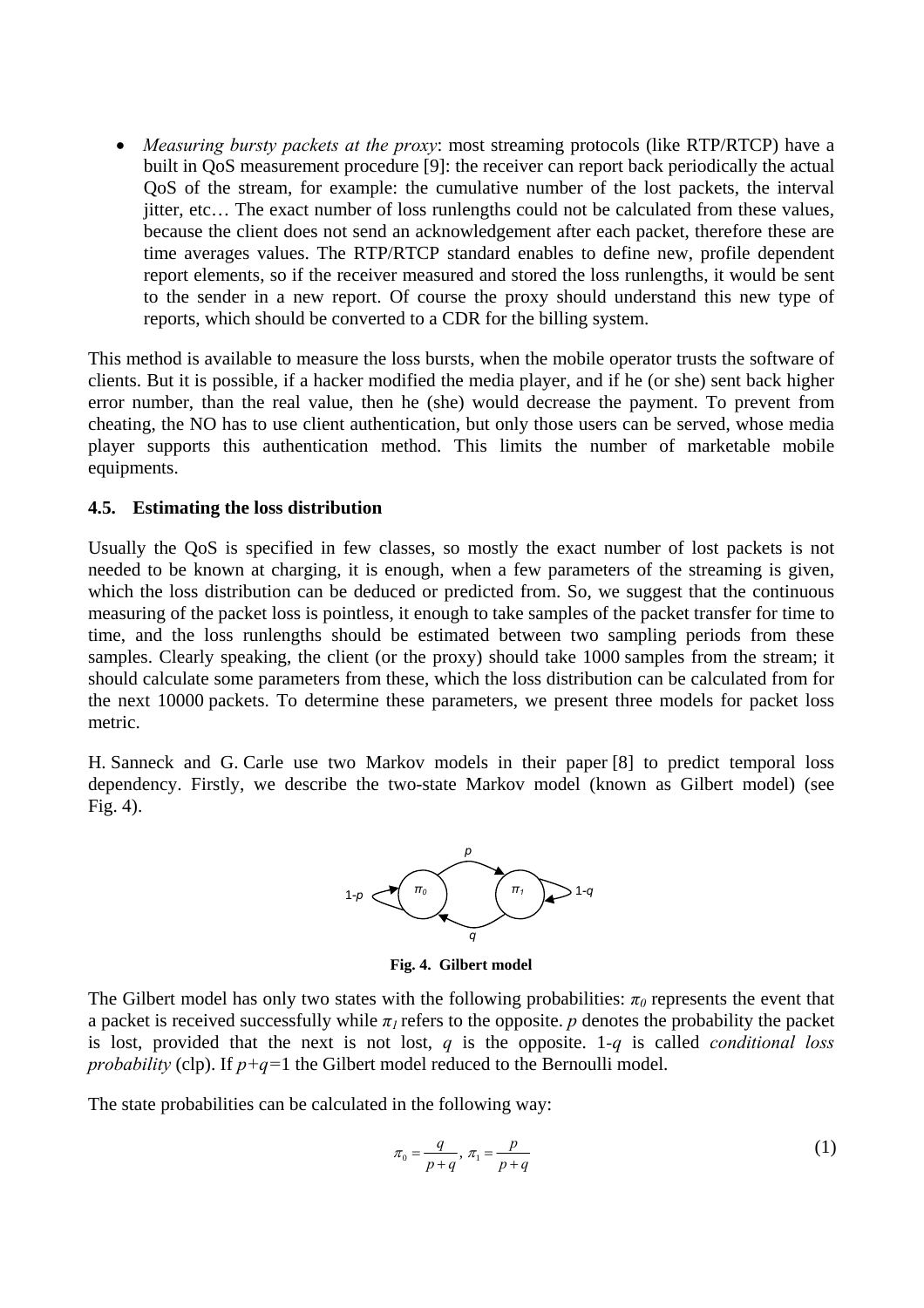*p* and *q* can be computed from the streaming data flow, using the loss length distribution statistics [8]:

$$
p = \frac{\sum_{i=1}^{\infty} m_i}{m_0}, 1 - q = \frac{\sum_{i=1}^{\infty} m_i (i-1)}{\sum_{i=1}^{\infty} m_i i},
$$
 (2)

where  $m_i$ ,  $i=1...n-1$  denotes the number of loss burst having length *i*, and  $n-1$  is the maximal length of bursts.

The probability distribution of loss runs  $(p_k)$  with length *k* has geometric distribution

$$
p_k = (1 - q)^{k-1} q,
$$
 (3)

where *p* (mean loss rate) and 1-*q* (conditional loss probability) can be used to describe the QoS.

The third model is the extended Gilbert model [8]. It remembers not only the last one but the last *n-*1 events, therefore it needs *n* states to describe these *n* events (Fig. 5), because only the past *n* consecutive loss events will affect the future, if the correlation between two loss bursts will be small.



**Fig. 5. Extended Gilbert model** 

The transition matrix of the extended Gilbert model is the following

$$
\begin{bmatrix}\n1-p_{01} & 1-p_{12} & 1-p_{23} & \cdots & 1-p_{(n-2)(n-1)} & 1 \\
p_{01} & 0 & 0 & \cdots & 0 & 0 \\
0 & p_{12} & 0 & \cdots & 0 & 0 \\
0 & 0 & p_{23} & \cdots & 0 & 0 \\
\vdots & \vdots & \vdots & \ddots & \ddots & \vdots \\
0 & 0 & 0 & \cdots & p_{(n-2)(n-1)} & 0\n\end{bmatrix}
$$
\n(4)

We can compute the state probabilities like this

$$
\underline{\underline{T}}\left[\begin{array}{c} \pi_0 \\ \pi_1 \\ \vdots \\ \pi_{(n-1)} \end{array}\right] = \begin{bmatrix} \pi_0 \\ \pi_1 \\ \vdots \\ \pi_{(n-1)} \end{bmatrix}, \sum_{i=0}^{n-1} \pi_i = 1
$$
\n(5)

The probability distribution of loss runs (*pk*)

$$
p_{01} = \sum_{i=1}^{n-1} m_i / m_0, p_{(k-1)(k)} = \sum_{i=1}^{n-1} m_i / \sum_{i=k-1}^{n-1} m_i.
$$
 (6)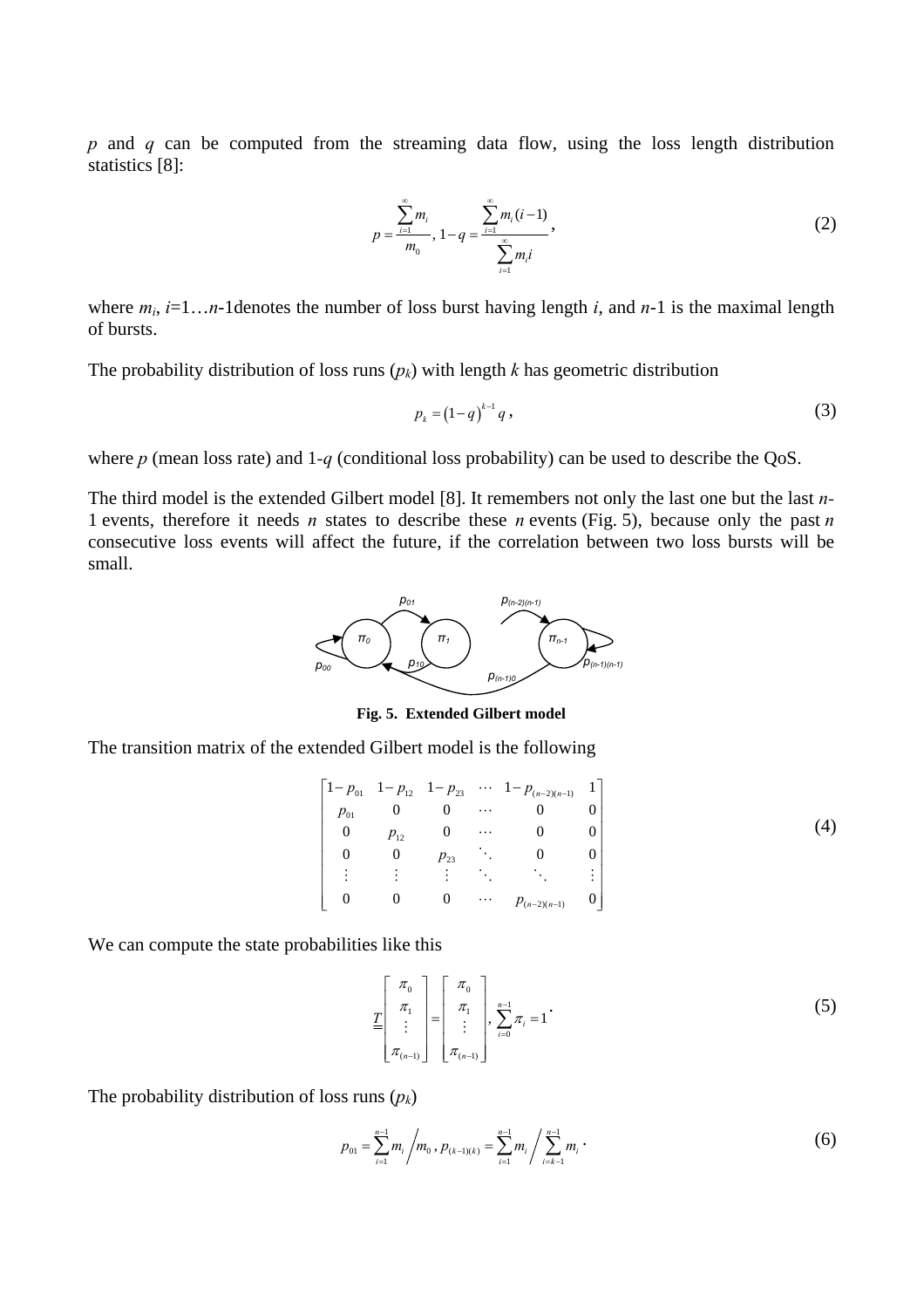The state probabilities  $(\pi_k...\pi_{n-1})$  can determine the QoS-class.

These methods enable to decrease the load of the measuring node and to give the capability to predict the fluctuation of the customer's account.

#### **4.6. Model evaluation**

To evaluate and compare the above described models, we captured a real streaming flow over GPRS calls with the following properties (TABLE I).We could not measure over 3G, because it was inaccessible for us.

| TABLE I<br><b>STREAM PROPERTIES</b> |             |  |  |  |
|-------------------------------------|-------------|--|--|--|
| Properties                          | Value       |  |  |  |
| Encoder                             | MPEG-4      |  |  |  |
| Bit rate control                    | CBR         |  |  |  |
| Bit rate                            | 23 kbps     |  |  |  |
| Key frame period                    | 5000 s      |  |  |  |
| Error resilience                    | none        |  |  |  |
| Size                                | <b>OCIF</b> |  |  |  |
| Max. packet size                    | 400 byte    |  |  |  |

We compared how to fit the three probability distributions of loss runs to the occurrence of real loss bursts. So, we computed the state probabilities and state transitions oat the first 1000 packets with the equations  $(1)$ ,  $(2)$ ,  $(4)$ ,  $(5)$ , and we computed the predictions  $(3)$ ,  $(6)$  for the next 10000 packets (the estimated occurrences of loss runlengths can be seen in TABLE II).

| TABLE II<br><b>LOSS RUNLENGTHS OCCURENCE</b> |                   |       |      |      |      |  |
|----------------------------------------------|-------------------|-------|------|------|------|--|
| Model                                        | Loss burst length |       |      |      |      |  |
|                                              |                   | 2     | 3    |      |      |  |
| Measured                                     | 408               | 46    | 8    | 5    |      |  |
| <b>Bernoulli</b>                             | 544.40            | 4,56  | 0.04 | 0.00 | 0.00 |  |
| Gilbert                                      | 402,32            | 59,36 | 8,76 | 1,29 | 0.19 |  |
| E. Gilbert                                   | 411.45            | 46.39 | 8.07 | 5,04 | 1,01 |  |

The Bernoulli model is a stateless model, so it can not predict the time-relations between errors; it overestimates the occurrence of single losses, and underestimates the multiple losses.

The Gilbert model approaches the real occurrence in a good way, when the maximal length of the error burst is smaller than 4, but it underestimates the multiple losses, which causes the quality deterioration of streaming (it has only two states for prediction). So this model is not usable for charging, because it does not predict well the significant error bursts.

The extended Gilbert model makes the closest prediction, but it requires as many states as the maximal loss runlengths is. Its state probability can make the base of the QoS-differentiation for charging.